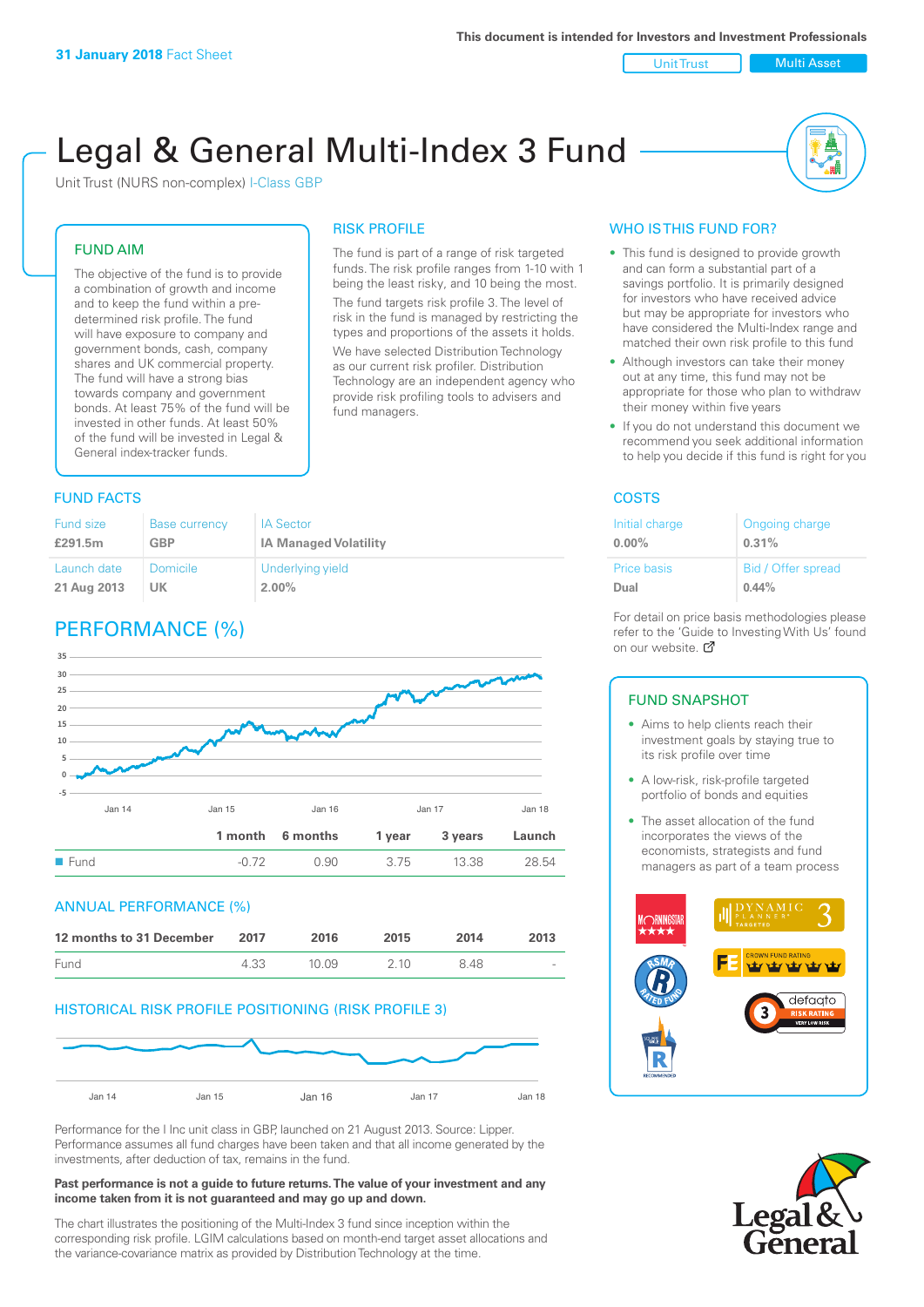## Legal & General Multi-Index 3 Fund

Unit Trust (NURS non-complex) I-Class GBP

## PORTFOLIO BREAKDOWN

All data source LGIM unless otherwise stated. Totals may not sum due to rounding.





#### FUND MANAGERS

The fund managers have responsibility for managing the multi-index fund range. They are part of the Multi-Asset Funds (MAF) team in LGIM. This team focuses on designing and managing multi-asset funds that are tailored to match the specific objectives of various client types. The team sits within a wider Asset Allocation team which combines both depth of experience with a broad range of expertise from different fields, including fund management, investment consulting and risk management roles.

## TOP 10 HOLDINGS (%)

| <b>LGIM Sterling Liquidity Fund Class 1</b>                      | 12.7 |
|------------------------------------------------------------------|------|
| L&G Global Inflation Linked Bond Index Fund                      | 10.8 |
| L&G Sterling Corporate Bond Index Fund                           | 9.9  |
| L&G All Stocks Gilt Index Trust                                  | 9.6  |
| L&G Short Dated Sterling Corporate Bond Index Fund               | 8.3  |
| <b>LGIM Global Corporate Bond Fund</b>                           | 8.0  |
| L&G Emerging Markets Government Bond (US\$) Index Fund           | 5.7  |
| <b>L&amp;G UK Property Fund</b>                                  | 4.5  |
| L&G Emerging Markets Government Bond (Local Currency) Index Fund | 4.3  |
| <b>L&amp;G US Index Trust</b>                                    | 4.3  |